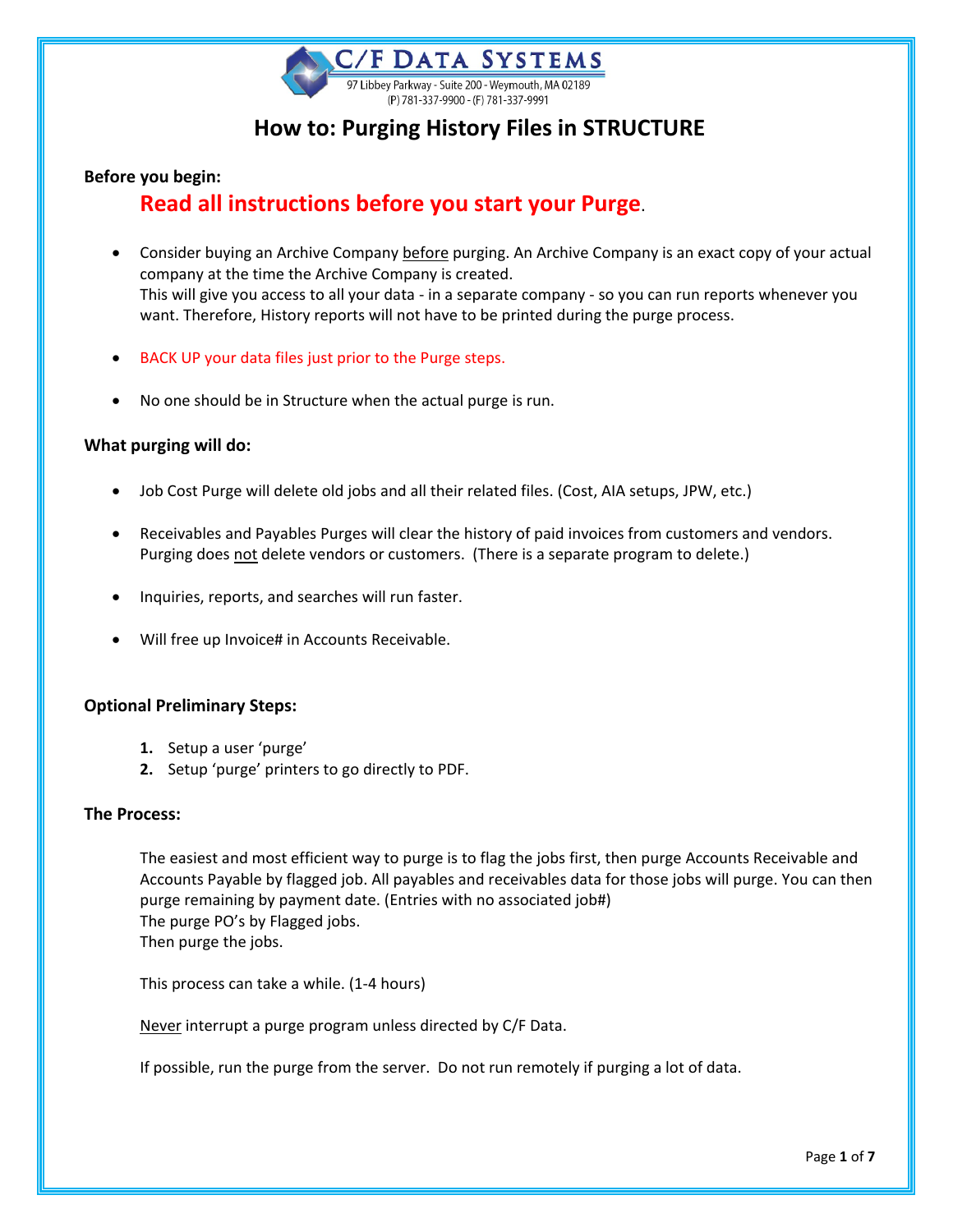C/F DATA SYSTEMS

97 Libbey Parkway - Suite 200 - Weymouth, MA 02189 (P) 781-337-9900 - (F) 781-337-9991

# **Purging**

BACK UP your data before Purging.

## **Preparation**

- **VPM**, **APM** Select ALL vendors and customers to be purged.
- **APL Customers to Purge List**
	- Make sure all customers to be purged are on the list.
- **VPL Vendors to Purge List**
	- Make sure all vendors to be purged are on the list.

# **IMO** (zero) - Select jobs to be purged. Choose method below.

- o Manual (Enter a 'Y' on the specific Jobs you want to purge.)
- o Purge Completed Jobs Thru Status Date \_\_\_\_\_\_\_\_\_ (Enter the Job Status Date)
- o Purge All Completed Jobs
- $\circ$  All Purge = N

Bottom of the screen will tell you how many jobs have been marked for Purging. #\_

- **AGE Accounts Receivable Aging**. Through current.
- **VAA Accounts Payable Aging**. Through current.
- □ Set a PROC printer for JM1 to print directly to PDF. (Especially if purging more than 20,000 jobs.)

# **JM1** – **Jobs to Purge List/Detail Cost (JDC)**

The Jobs to be Purged report will print first. Please review this list prior to purging. A Purge Status Report will print next. The system will prompt: "Print JDC in Detail?" If you have purchased and set up an archive company, click **[Cancel].** Otherwise, we recommend running in Detail. If you click [No] you will get the summary page of the JDC for each job being purged.

Make sure you have a good backup (verify it) prior to running your purge.

# **Accounts Receivable Purge**

**AP1 – History Report and A/R Purge**

## □ Select by **Flagged Jobs**

"Do You Need a Customer History Rpt?" select [No] if you have an archive company. When no-one is on the system

"Ready to Purge" – select [Yes], "Are You Sure" – [Yes]

## Select **Payment Date**

- o Will purge paid invoices through the date entered on the next screen.
- o without a job# or
- o having an invalid job# (job has already been purged) or
- o having a job marked to be purged (See Preparation **JM0**.)
- $\circ$  Will only purge those customers selected in APL and only invoices paid in full

# Enter the date of \*  $\left($  /  $\right)$  (\*You may pick any date you want. Using 12/31/19 **will leave all of 2020 and 2021 in your working data.)**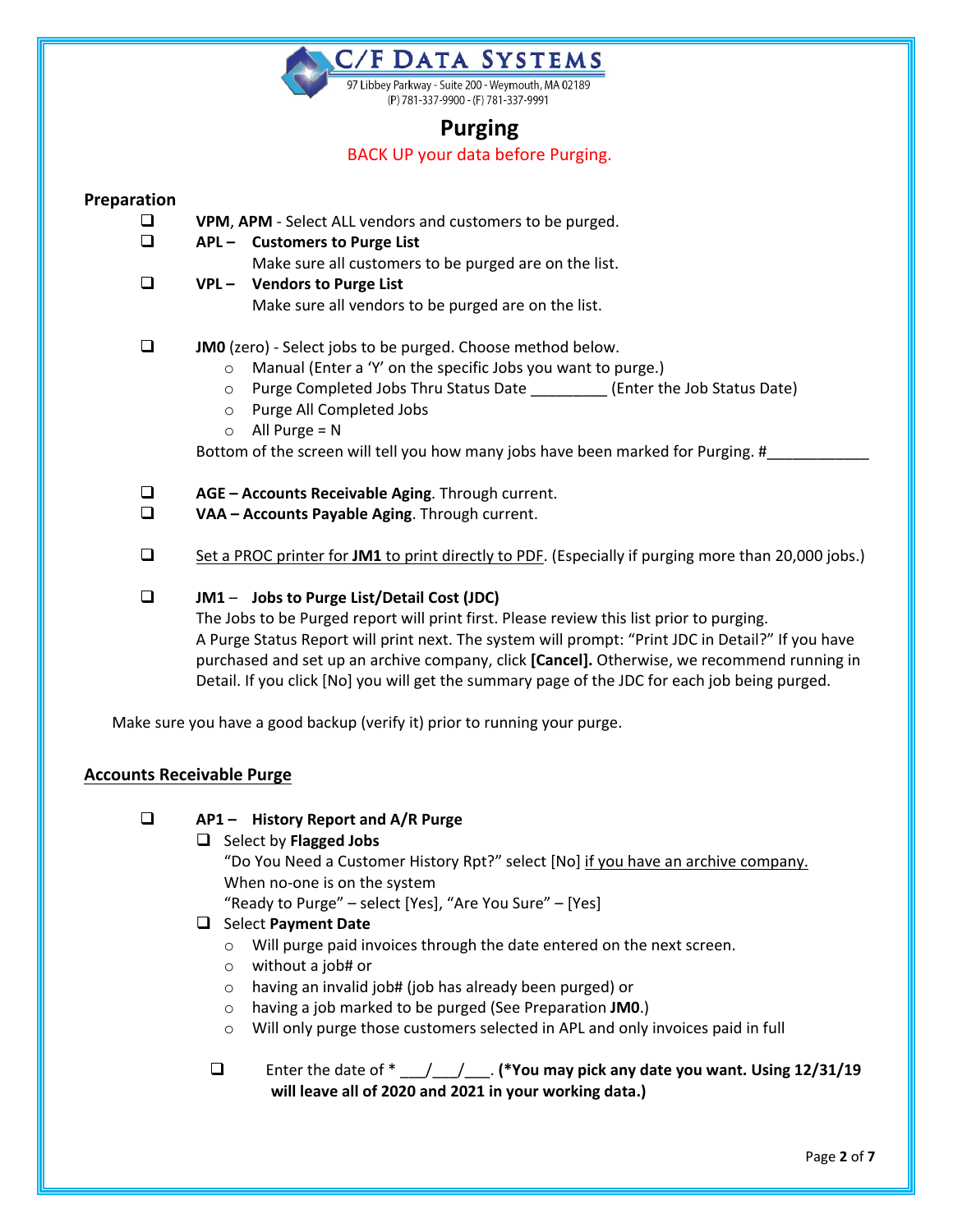**THE DATA SYSTEMS** 97 Libbey Parkway - Suite 200 - Weymouth, MA 02189 (P) 781-337-9900 - (F) 781-337-9991

# **Purging**

BACK UP your data before Purging.

### **Accounts Payable Purge**

- **VP1 History Report and Purge**
	- □ Select by **Flagged Jobs** "Do You Need a Vendor History Rpt?" select [No] if you have an archive company. When no-one is on the system "Ready to Purge" – select [Yes], "Are You Sure" – [Yes]

#### Select **Payment Date**

- o Will purge paid invoices through the date entered on the next screen
- o without a job# or
- o having an invalid job# (job has already been purged) or
- o having a job marked to be purged (See preparation –JM0.)
- o Will only purge those vendors selected in VPL and only invoices paid in full.

**Enter the date of \* \_\_\_/\_\_\_/\_\_\_. (\*You may pick any date you want. Using 12/31/19 will leave all of 2020 and 2021 in your working data.).** 

#### **Run VAA and AGE**

Run your Accounts Payable and Accounts Receivable agings again in summary. Verify the figures match the agings run prior to the purge.

## **Purchase Order Purge**

- **PSO Purchase Order Summary Report** run for **completed** PO's.
- **PM1 Purchase Order Purge** will purge completed PO's. **After being asked**: Are you Ready to Purge and Are you Sure?
	- Choose option: by **Flagged Jobs** (jobs flagged to be purged in **JM0**) Enter Status date: Enter a date. If jobs are flagged but the date is prior to a job's status date, the PO's will remain.
	- If you choose Date, you will be asked Vendor PO's or both Job and Vendor PO's. Enter the date through which you want to purge.
	- Only completed Purchase Orders dated prior to this date will be purged.
	- If you have a lot of old open PO's that you want purged off the system, please call C/F Data Support to access a control file question to do so.

## **PHF – Purge PO's from POH**

• Purges detail of completed PO's printed and saved in POH – Purchase Order History.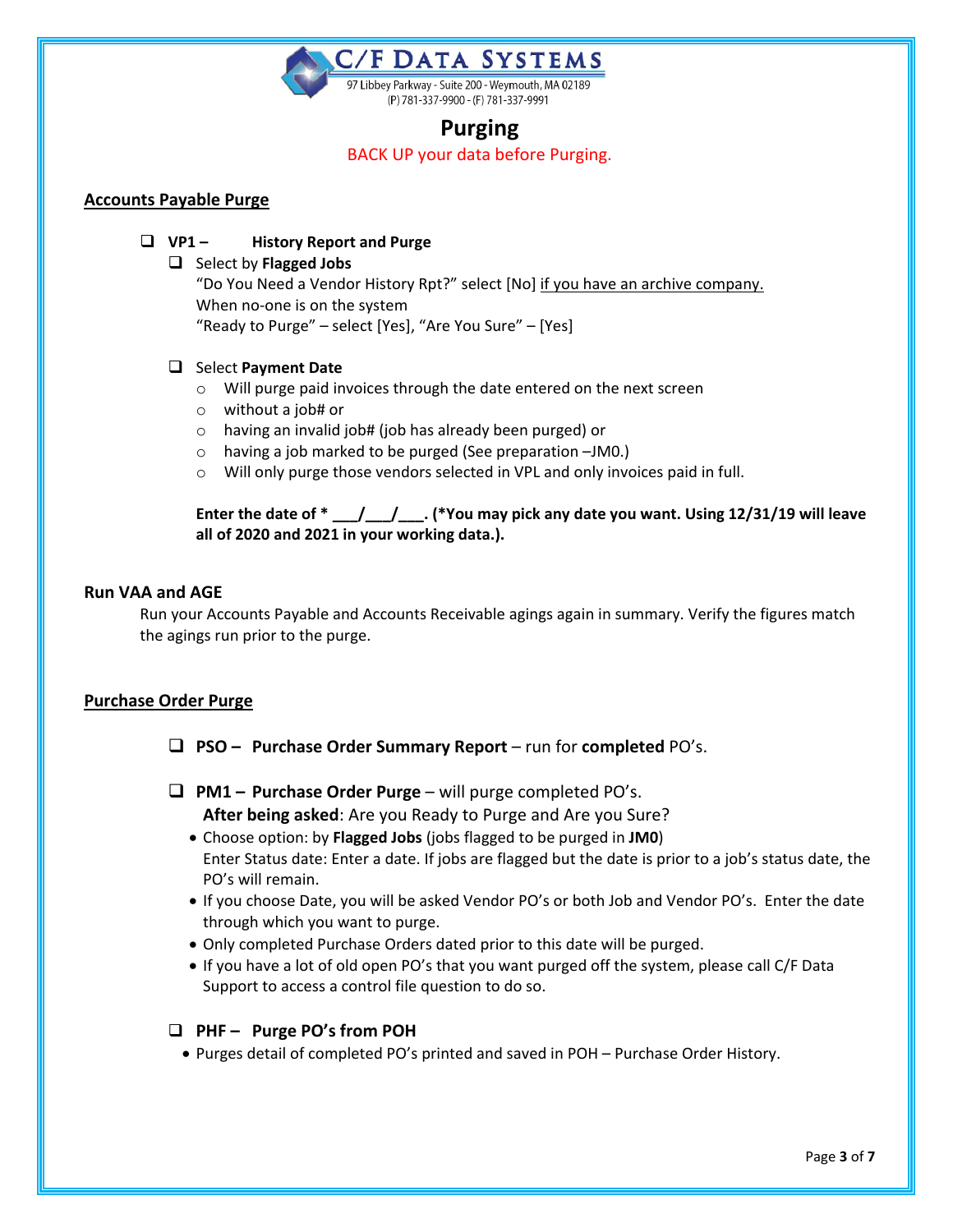

# **Purging**

BACK UP your data before Purging.

### **Job Cost Purge**

Will purge all jobs selected in JM0 from the system. Please check the Jobs to Purge (JM1) list prior to running JM2.

### **JM2** – **Run Purge**

**IMPORTANT – No one should be in Structure while this step is running. If you can run from the server, it may run faster.** 

Does not ask any questions except, 'Are you Sure?' So, make sure you are ready. This step can take HOURS depending on the number of records on your system, not just the number being purged.

Step 11, click [Cancel]



# **JHF – Invoice History Purge**

- Enter the invoice Date you want to purge through.
- Purges detail of invoices (viewed or reprinted through **JIH** or **AHI**) Only paid invoices will purge. It also removes invoices that never updated to Accounts Receivable.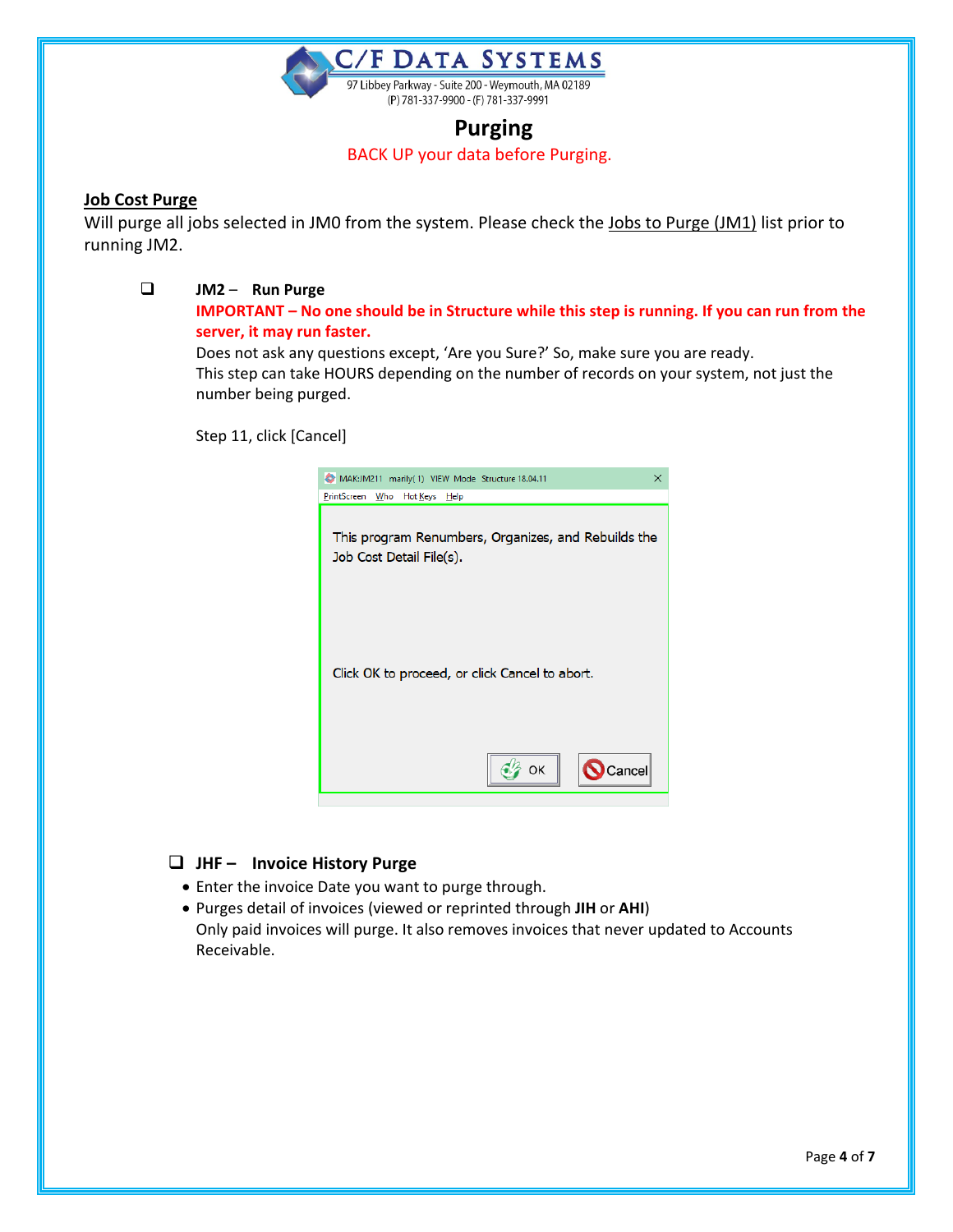

# **Purging** BACK UP your data before Purging.

### **When the AP and AR Purges are done - Optional:**

Delete customers and vendors with no history. This can be done manually, or through AUC and VUC.

**AUC – Delete Customers with No Activity**. This step will delete **all** customers with no activity from **AMT** and **ANM** (*Customer Notes*).

A report will print listing the customers that cannot be deleted. Found on a job in JJE, invoice history in AHR, JHF. AUC does not look at QPE – Bid Entry, the customer will stay on the bid, but will not be allowed to book until the customer is readded.

A report will print listing the customers that were deleted.

#### **NOTE: any new customers with no activity will be deleted too.**

**VUC** – Delete Vendors with No Activity. This step will delete **all** vendors with no activity from **VMT** and **VNM** (*Vendor Notes*).

A report will print listing the customers that cannot be deleted. Found on a job in JJE, invoice history in AHR, JHF. AUC does not look at QPE – Bid Entry, the customer will stay on the bid, but will not be allowed to book until the customer is readded.

A report will print listing the customers that were deleted.

#### **Payroll Purge**

Before deleting any employees, history must be purged.

Prepare:

- $\Box$  Run an EPH in detail if an Archive Company has not been set up.
- $\Box$  Make sure there are no Unreconciled Payroll checks for that employee. (GRC)
- $\Box$  Delete any recurring entries in ERE for this employee(s)
- $\Box$  Delete any employee notes for your employee(s).
	- $\circ$  ENI Employee Note Inquiry/Report/Delete. Then choose the Delete option

Purge:

• EP1 – Delete Period History

Delete Employee:

- $\Box$  Go to the Employee Master File (EMT), bring up and delete this employee.
- **Purge Union Detail (EPU)** purges the Detail Union Report file through the date you enter.
- **Purge Tax Check History (EPX) –** purges the Tax Check History file through the date you enter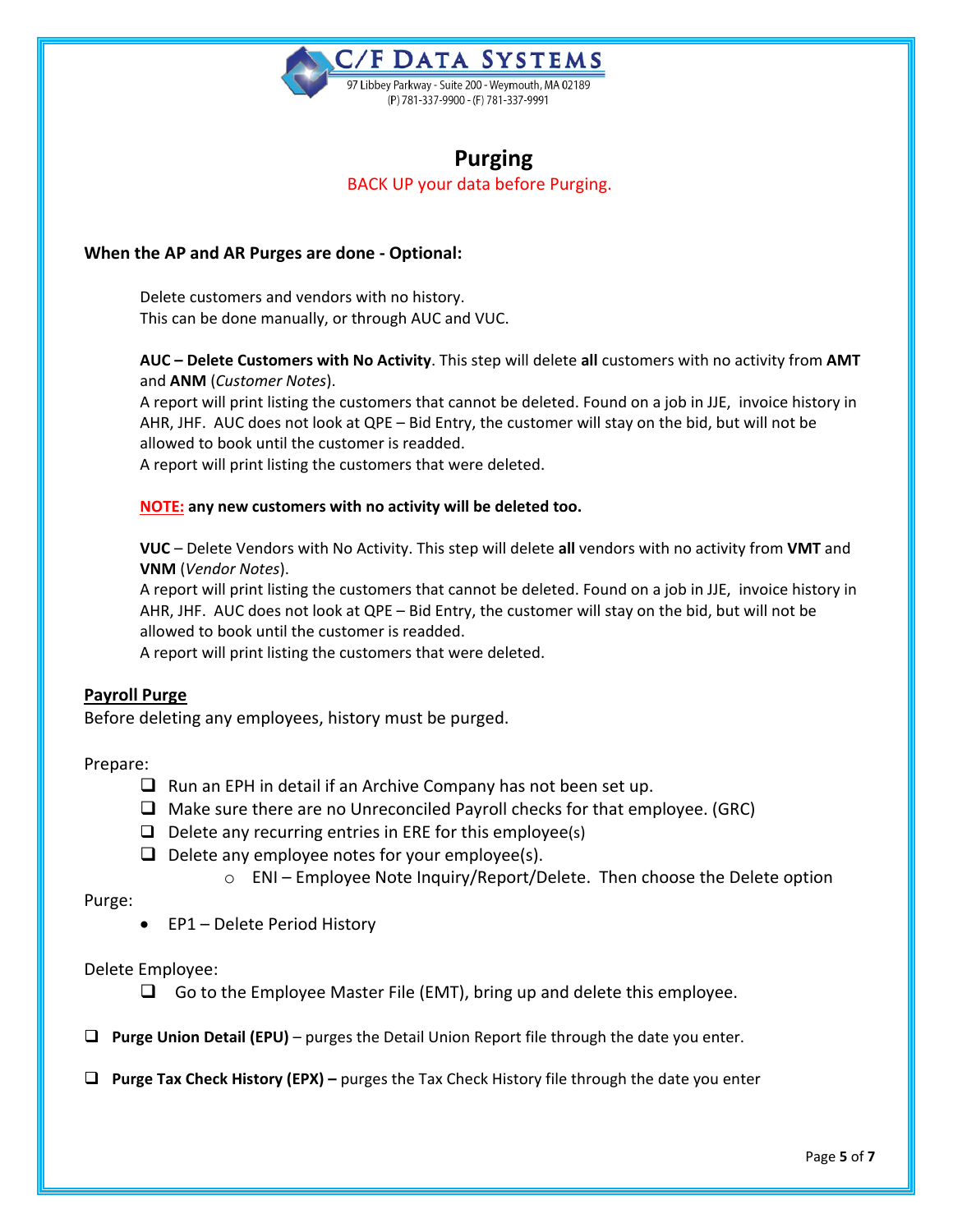

# **Purging**

BACK UP your data before Purging.

## **Work Order Purge**

## **WWF – Work Order Purge by Date**

• Use this program if you do not bill your work orders through **WBE**/**WBU**. This program allows you to remove all work orders in **WOE** through a specified date. (Remember, work orders are normally removed from **WOE** when their billing is updated in **WBU.**)

## **WWR – Work Order Purge by W/O # from WOE**

- Use this program if you do not bill your work orders through **WBE**/**WIE**. This program allows you to remove all work orders in **WOE** by work order number.
	- o You may choose which Work Orders to be purged by type.
	- o You can choose a range or Work Orders.
	- o By Order#
	- o By Date
	- o By Service Location

### **WHF – Purge Invoiced from WIH**

- This step will purge the detail of closed (paid) invoices through a selected invoice date. The history purged is only that which is available through **WIH**. This purge will not affect service contract history**.**
- It also removes invoices that never updated to Accounts Receivable.